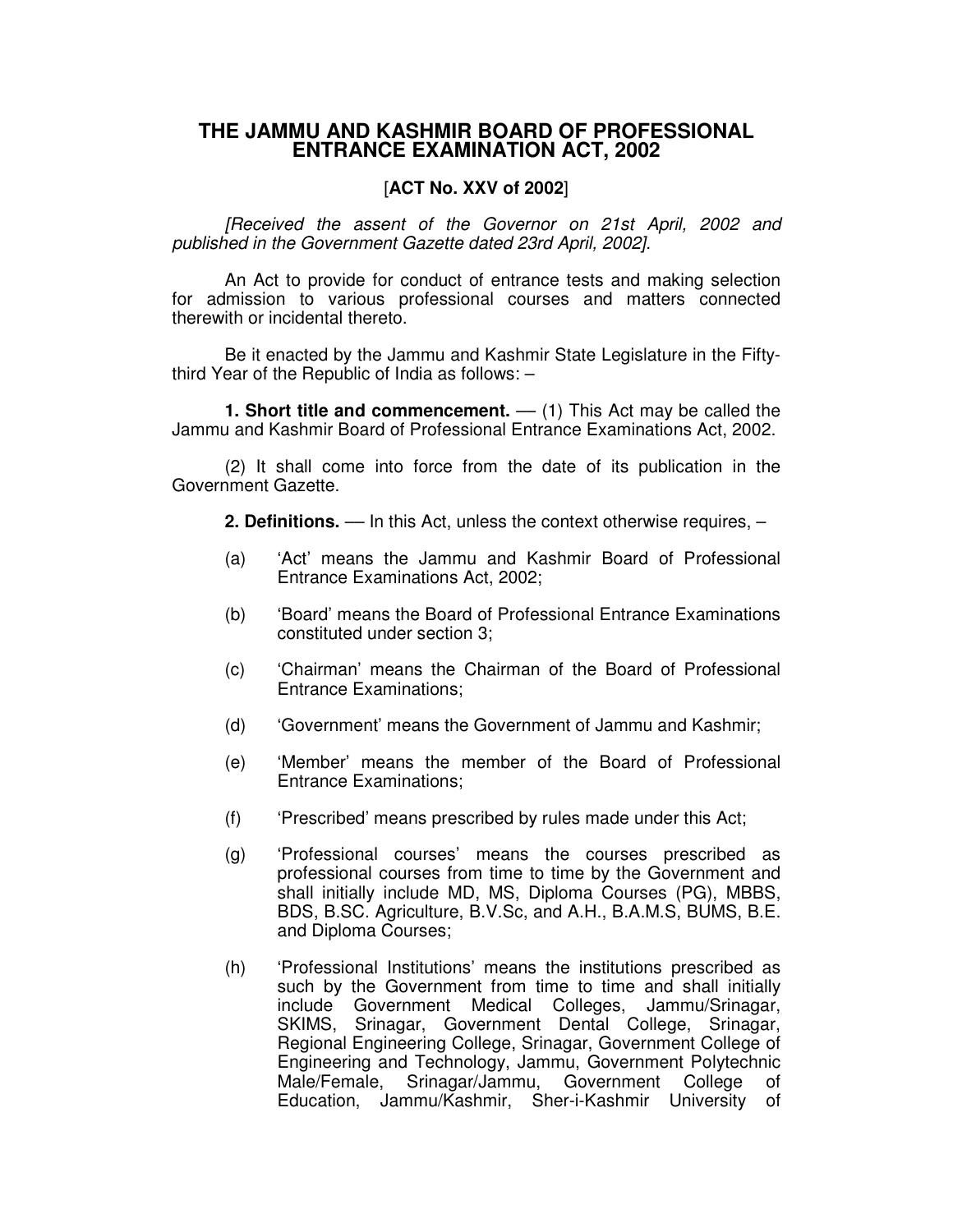Agricultural Sciences and Technology, Jammu/Srinagar and all other private recognized Professional Colleges for which seats are allotted by the Government;

- (i) 'Section' means a section of this Act;
- (j) 'State' means the State of Jammu and Kashmir.

**3. Constitution of Board.** –– (1) There shall be a Board to be called 'Board of Professional Entrance Examinations' for conducting entrance tests and making selection of candidates for admission to various professional courses in the State.

(2) The Board shall consist of a Chairman and such other members as the Government may appoint.

**4. Chairman.** — <sup>1</sup>[(1) The Chairman shall be a whole time paid officer of the Board and shall be appointed by the Governor on the recommendations of the Screening Committee consisting of the Vice Chancellors of Kashmir and Jammu Universities to be headed by the Chief Secretary to Government.]

(2) A person shall not be eligible for appointment as Chairman unless he is––

- (a) a permanent resident of the State; and
- $^{2}$ [(b) an academician or educationist of high repute having served for not less than 25 years or a person who holds or has held the post of a Secretary to the Government or its equivalent.
- (3) A person shall not be eligible for appointment as Member unless he
- (a) a permanent resident of the State; and
- $3$ [(b) an academician of repute having served in the State for not less than 20 years or a person having served as Special Secretary to the Government or against equivalent post or Professor of a University or a College.]

**5. Remuneration.** –– The Chairman and members shall receive such salary and shall be entitled to such allowances and facilities as may be prescribed.

**6. Terms of office.** –– (1) The Chairman and Member shall hold office for two years and shall be eligible for re-appointment for another such term or until he attains the age of 65 years whichever is earlier.

(2) The Chairman or Member may at any time, by writing under his hand addressed to the Chief Minister, resign his office and on such resignation being accepted, he shall be deemed to have vacated his office.

is––

 $1$  Sub-section (1) substituted by Act No. VI of 2007, s. 2.

 $2$  Clause (b) to sub-section (2) substituted ibid.

 $3$  Clause (b) to sub-section (3) substituted by Act No. III of 2003, s. 2.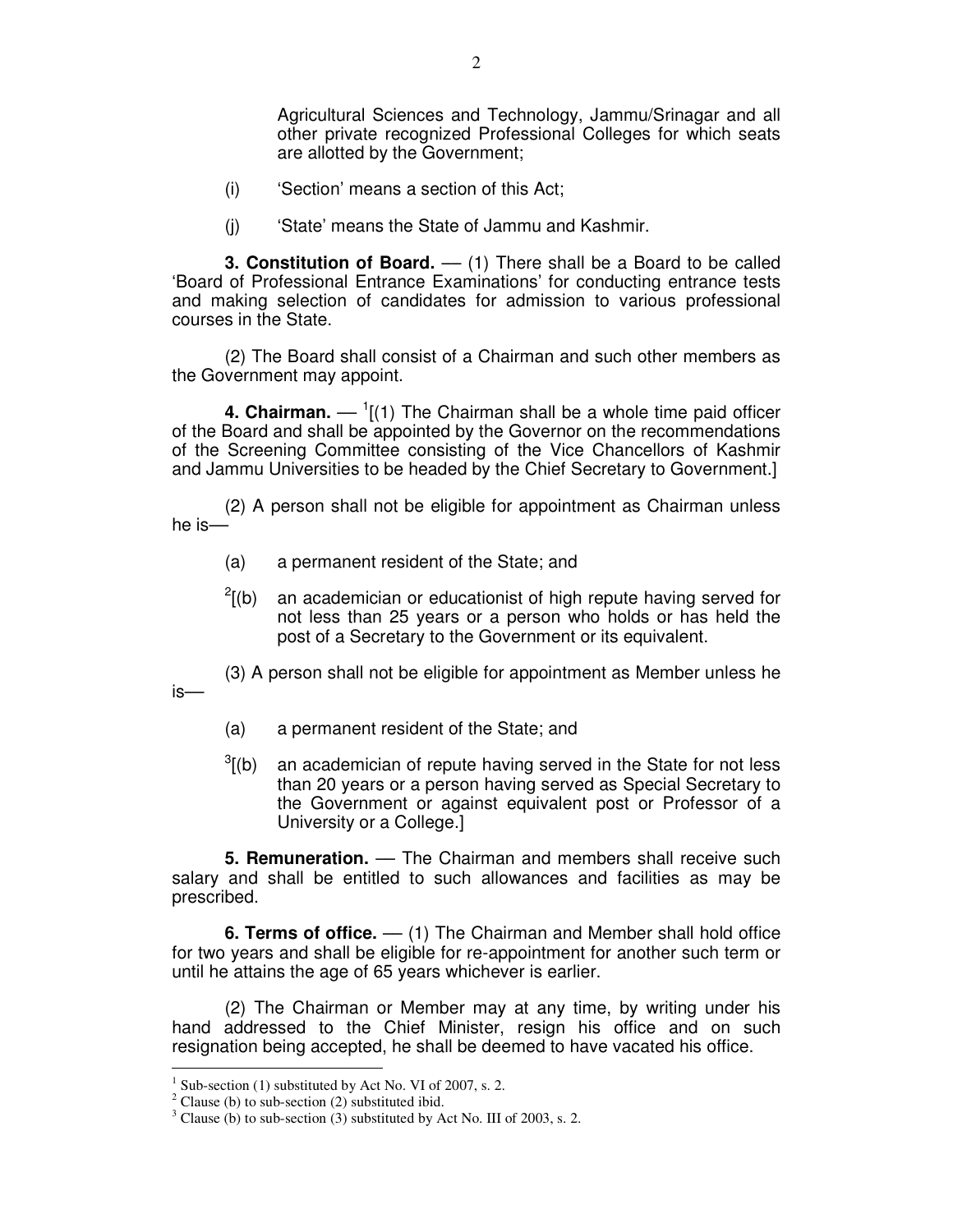**7. Removal.** –– The Chairman or a Member shall not be removed from his office except by the order of the Government passed on the recommendations of the Council of Ministers on grounds of misconduct or incapacity or if it appears to the Government that the continuance of the Chairman or such a Member in office is detrimental to the public interest.

**8. Powers and duties of Chairman.** –– (1) The Chairman shall be the Principal Executive Officer of the Board and shall preside at the meetings of the Board, Advisory Committee and of such bodies or authorities as might be provided under the previsions of this Act and the Regulations made thereunder.

(2) The Chairman shall ensure that the provisions of this Act and Regulations made thereunder are faithfully observed and he shall have powers necessary for the purpose.

**9. Powers and duties of the Board.** –– (1) The Board shall have the following powers and duties:—

- (a) to conduct written tests and hold interviews/counselling and take such other steps as may be considered necessary for making selection of candidates to the professional courses in the professional institutions;
- (b) to select and invite experts and appoint examiners for the purpose specified in clause (a);
- (c) to appoint Committees of persons specified in clause (b) for the purpose of assisting the Board in making selection to professional courses; and
- (d) to incur such expenditure as shall be necessary for the due discharge of its powers under this section out of the funds placed at its disposal by the Government, from time to time.

(2) Subject to the orders issued by the Government in this behalf from time to time, the Board shall be fully independent for exercise of the powers vested in it under this Act.

**10. Officers of the Board.** –– The following shall be the officers of the Board:––

- 1. Secretary;
- 2. Controller of Examination;
- 3. Financial Advisor;
- 4. Law Officer;
- 5. Such other officer(s) as the Regulations may declare to be the officers of the Board or as the Government may appoint.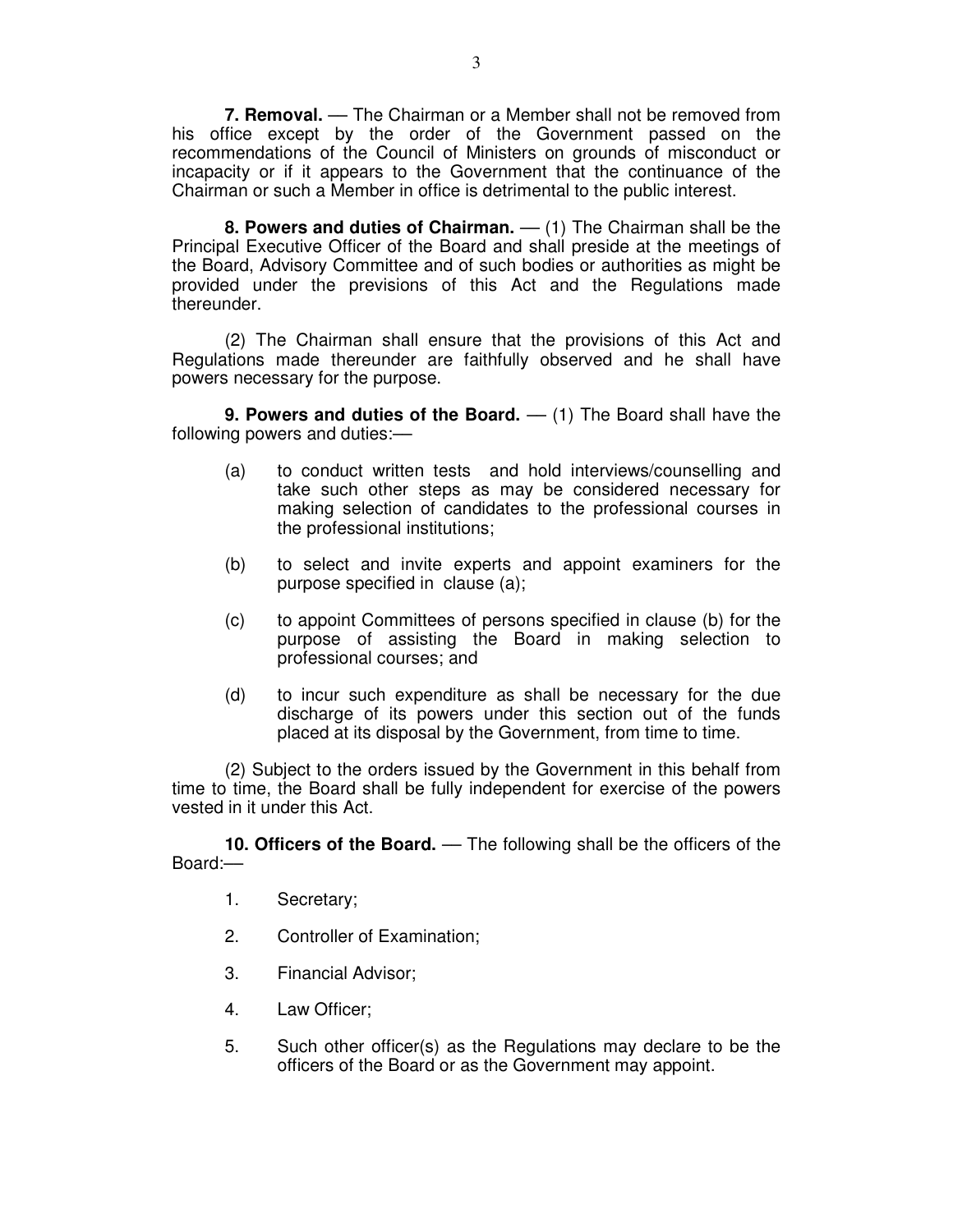**11. Secretary.** –– (1) The Secretary shall be a whole time officer of the Board appointed by the Government.

(2) The Secretary shall be appointed from amongst the Principals of Degree Colleges or members of the Jammu and Kashmir Administrative Service Officers of equivalent rank in other <sup>1</sup>[State Services or an academician from any University or Institute not below the rank of Reader.

(3) The Secretary shall conduct official correspondence on behalf of the Board.

(4) The Secretary shall be the administrative officer for the ministerial and other staff.

(5) The Secretary shall have powers to realise the fees and other dues and disburse the salary and other expenditure on account of the Board, subject to the provisions of Regulations and approval of the Chairman.

(6) The Secretary shall have a term of office for three years and shall be eligible for re-appointment for another term of three years.

**12. Controller of examinations.** — (1) The Controller of Examinations shall ––

- $^{2}$ [(a) be a whole time officer of the Board and shall be appointed by the Government from amongst the officers not below the rank of Principal of a Degree College or an academician from any University or Institute not below the rank of Associate Professor or Assistant Professor or Reader with at least 15 years experience in teaching and conduct of examinations];
- (b) make arrangements connected with the conduct of examinations including setting and printing of question papers for all tests to be held by the Board including maintenance of secrecy and safe custody and all other matters connected therewith;
- (c) arrange all items of examination work such as despatch and transit of Question Booklets, Answer Scripts, their evaluation, tabulation of results, publication of results and other related matters;
- (d) discharge such other duties and exercise such powers as may be prescribed under rules and regulations framed from time to time.

(2) In the execution of his duties and exercise of his powers, the Controller of Examinations shall be subject to the immediate direction and control of the Chairman and shall render such assistance to the Chairman as may be required by him in the performance of his official duties.

<sup>1</sup> Substituted for the words "State Services" by Act No. VI of 2007, s. 3.

 $2$  Clause (a) to sub-section (2) substituted ibid, s. 4.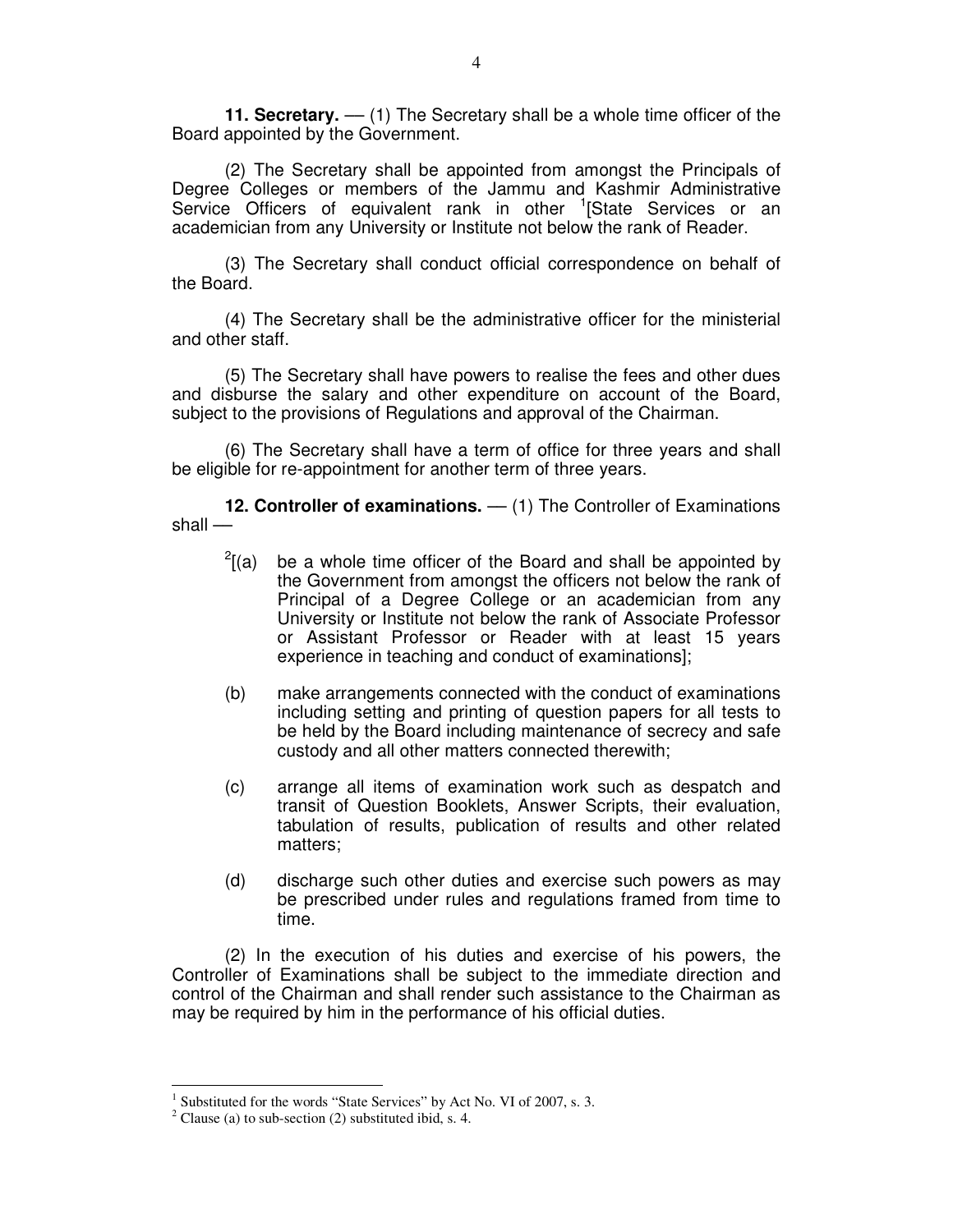(3) The term of office of Controller of Examinations shall be three years.

**13. Financial Advisor.** –– The Financial Advisor shall ––

- (a) be a whole time salaried officer of the Board and shall be appointed by the Government from amongst the members of the Jammu and Kashmir Accounts (Gazetted) Service not lower than the rank of Chief Accounts Officer;
- (b) be responsible to Chairman and shall advise him on financial matters;
- (c) be responsible for the preparation of the annual budget and maintenance of income and expenditure accounts;
- (d) exercise such other powers and perform such other duties as may be assigned to him by the Chairman or prescribed by Regulations.

**14. Law Officer.** — (1) The Law Officer shall be a whole time salaried officer of the Board and shall be appointed by the Government from amongst the members of the Jammu and Kashmir Legal (Gazetted) Service not lower than the rank of Deputy Legal Remembrancer.

(2) The Law Officer shall advise the Board on the legal issues and shall take all such steps as are necessary for conduct of cases on behalf of the Board.

**15. Conduct of Examinations.** –– (1) The Board shall conduct entrance test annually for such professional courses in the State as the Government may, from time to time, notify in this behalf.

(2) The Board shall take decisions from time to time, on the following aspects of the entrance test, namely:––

- (a) pattern of the question papers which should be in English and which should as far as possible consist of objective type questions;
- (b) fixing up of maximum marks for each paper;
- (c) fixing up of duration of the test for each of the papers in Physics, Chemistry, Mathematics and Biology and any other paper;
- (d) syllabus content, provided that it shall not be more than the Syllabus of Higher Secondary Part II;
- (e) centres for conducting the test;
- (f) fixing dates and time for conducting the test;
- (g) date of announcement of results;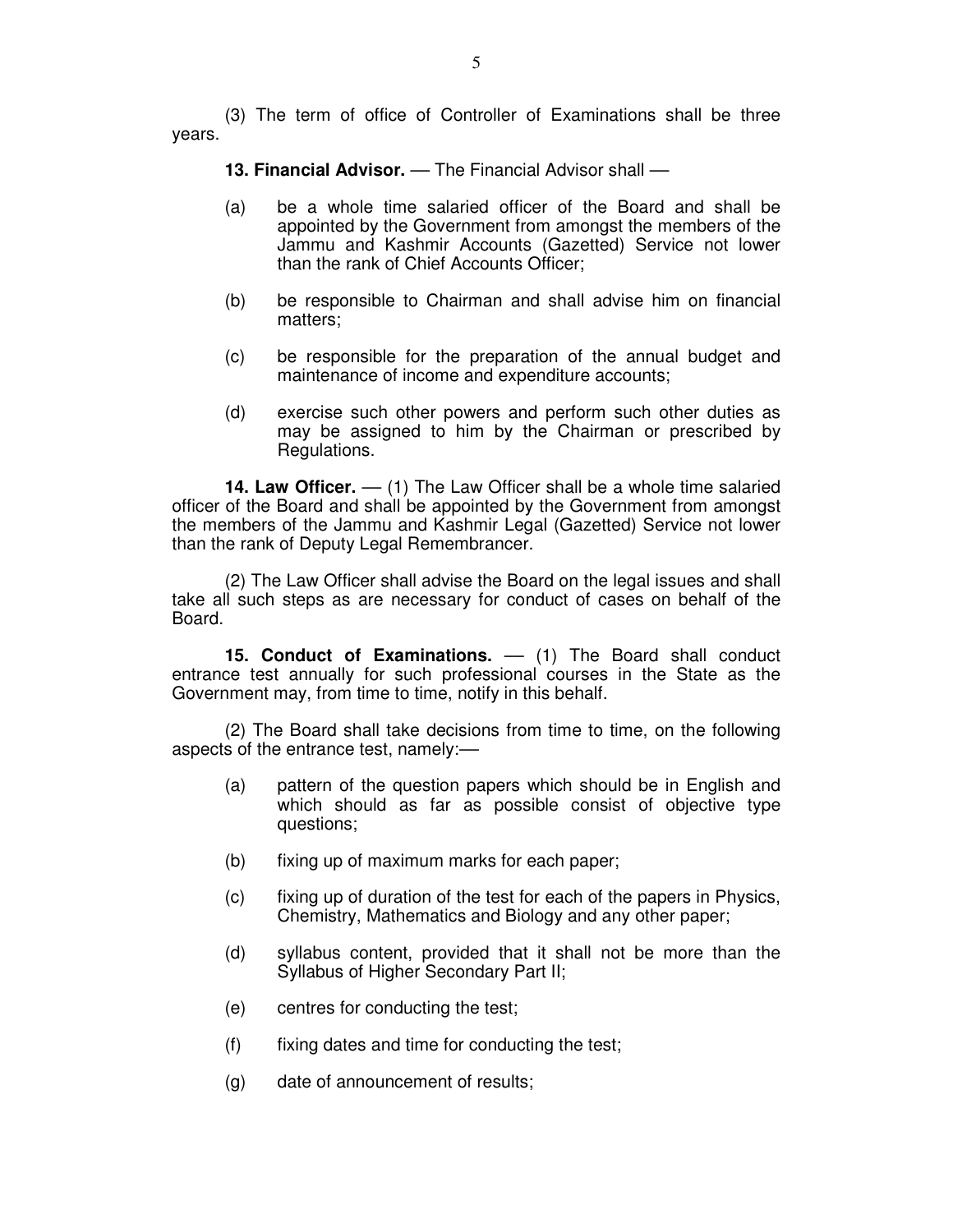- (h) norms for payment of remuneration for different items of work connected with the entrance test;
- (i) approval of merit list for Engineering Colleges, Medical/Dental Colleges and other Colleges/Professional Institutions;
- (j) general guidelines and directions in regard to all matters connected with the conduct of the test;
- (k) appointment of Chief Superintendent, Deputy Chief Superintendents for each Examination Centre;
- (l) appointment of Supervisors/Invigilators for each Centre of the Examination;
- (m) to appoint paper setters, moderators, printing presses and other matters connected with preparation of question papers; and
- (n) such other issues as may be referred to it by its Chairman or Government from time to time.

**16. Eligibility of candidates.** –– No candidate shall be eligible to appear for the entrance test for any professional course unless he possesses such eligibility and qualification as the Government may prescribe for such professional course.

**17. Ranking.** — Candidates shall be assigned the ranking in such manner as may be laid down by Regulations.

**18. Fee.** –– The candidates shall be entitled to appear in the entrance test on payment of such fee as the Board may fix in respect of any professional course.

**19. Funds of the Board.** –– The fee collected from the candidates appearing for the entrance test towards cost of application forms and examination fee shall be deposited in the Jammu and Kashmir Bank Limited by opening an account in the name of the Financial Advisor. The Financial Advisor or such officer as the Chairman may authorize in this behalf shall operate the account on behalf of the Board.

**20. Chairman, Members etc. to be public servants.** –– The Chairman, Members and other officers of the Board shall be deemed to be public servants within the meaning of section 21 of the Ranbir Penal Code, Samvat 1989.

**21. Casual vacancy.** –– No act or proceedings of the Board shall be questioned or shall be invalidated merely on the ground of existence of any vacancy or defect in the constitution of the Board.

**22. Committees.** –– (1) The Government may appoint an Advisory Committee to formulate policies regarding selection of candidates to various professional courses.